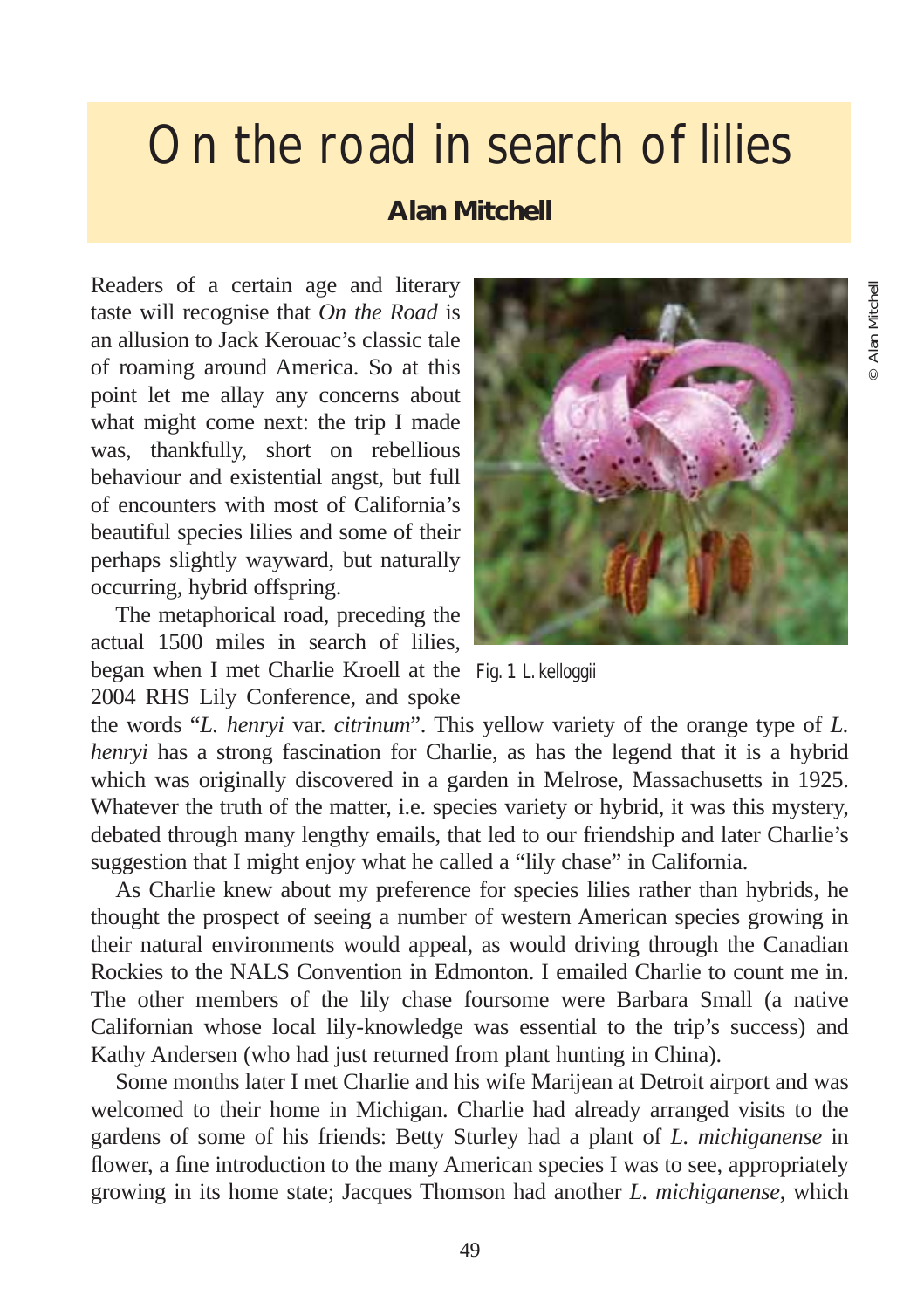

Fig. 2 Ditch liliy *L. pardalinum*

had flowers of a richer red than Betty Sturley's, an example of variation within a species that became more apparent when considering species like *L. kelloggii* (fig. 1) and *L. pardalinum* (fig. 2) in their natural, Californian habitats.

The flight to Reno was uneventful and after collecting our rental vehicle, a fairly large 4x4 with excellent air conditioning – essential in temperatures that, except for part of a day spent in drenching Scots mist, ranged from  $30-40^{\circ}\text{C} - \text{it}$  wasn't long before we were heading across the Nevada/California State border by way of Verdi, (as in Guiseppe Verdi, but pronounced to rhyme with pie) to locate our first lily of the trip, *L. chrystalense*. For readers who do not recognise this American species there is an explanation: this lily has not yet achieved specific rank, but if Barb has her way it will, as she feels it is different enough from *L. parvum* (fig. 3) and *L*. *pardalinum* not simply to be labelled as a hybrid of those established species. This lily grows in restricted oases beside streams and aspen trees, which are typically surrounded by high desert terrain.

The following day we set off for Pole Creek to look for *L. parvum*. Unfortunately, all but one of the plants we found were still in bud and the plant that was flowering was fasciated. However luck was with us as we headed north to Eureka, when we found a number of *L*. *parvum* and *L. pardalinum* growing in a roadside ditch. Although somewhat unromantic as a name, 'ditch lilies' accurately describes *L*. *parvum* and *L*. *pardalinum* (and others of their ilk) in relation to their inclination to grow and flourish in the boggy habitats created through the process of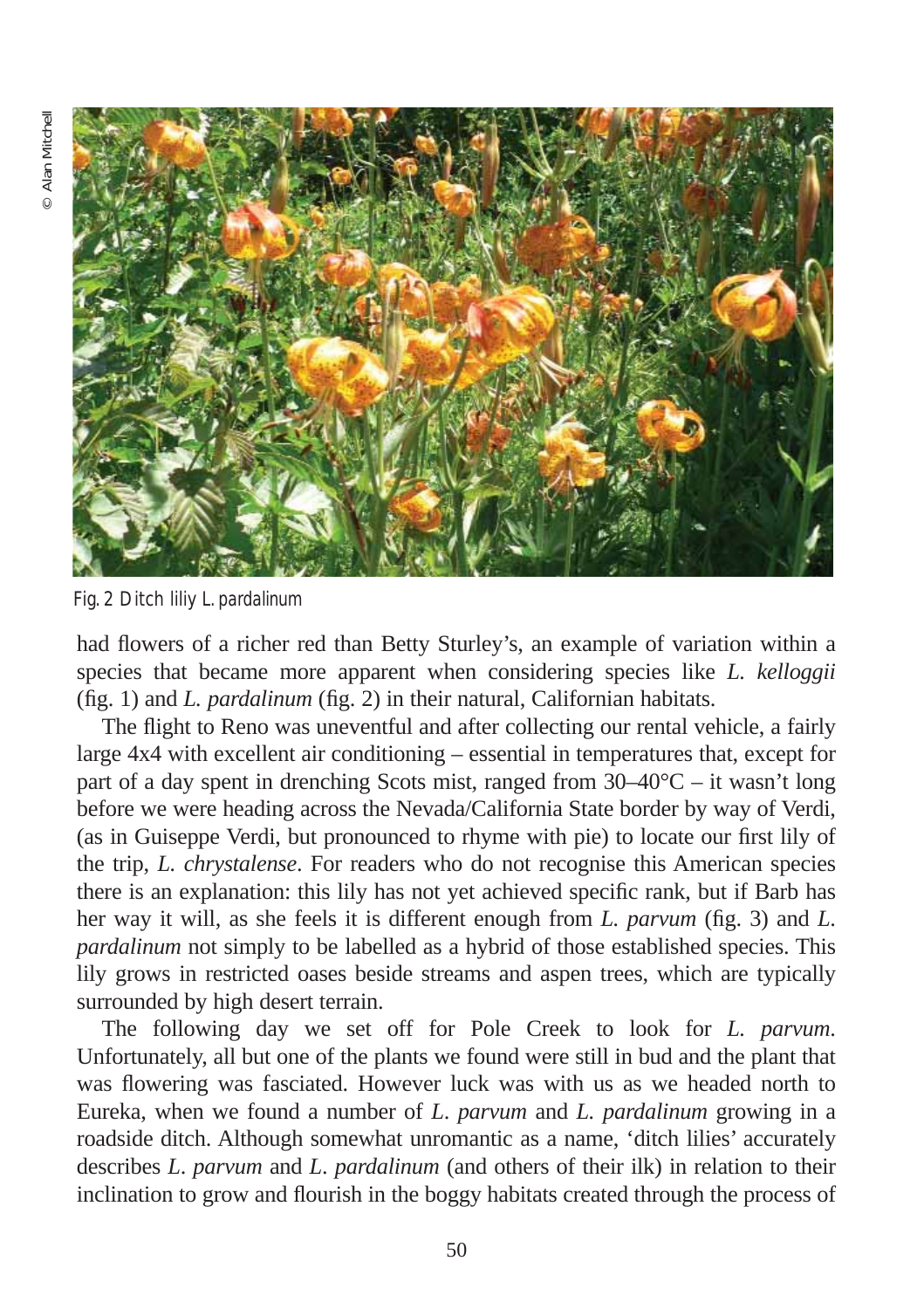building roads. The chicken or egg question: were the ditch lilies there before the roads were built, or did they colonise these ideal habitats after the roads were built?

The next lily we encountered was *L. washingtonianum* (fig. 4). Again the plants were growing beside the road, not in a ditch, but near the top of a slope in very dry, loose soil. This would appear to be its perfect growing environment as, in the words of Dr Albert

was named), 'At no time have I



Kellogg (after whom *L. kelloggii* Fig. 3 Ditch lily *L*. *parvum*

met with a plant of this species in a soil the drainage of which was not perfect and when found on a slope did not face towards some point between east and south.' I can't swear to the exact orientation of the plants we found, but I can aver that the flowers were of a pure and lustrous white and very sweet of scent. I know it's not impossible to grow this lily in the UK, as it grows in the Branklyn Garden in Perth. What is, apparently, impossible is finding an American supplier of bulbs of *L. washingtonianum*, or any of the other more challenging Californian species such as. *L. rubescens* (fig. 5), *L. bolanderi* (fig. 6) and *L*. *kelloggii*.

In common with most committed lily hunters, we were on the trail of our first lily of the day before we had eaten breakfast. If asked, I would say there are two things I'll remember about the park in Mt Shasta city. One is *L. shastense*, a lily that was growing in a muddy, heavily shaded environment surrounded by thickets of what looked like a giant version of the common horsetail, and the other is the source of the Sacramento river whose broad meanders we had crossed and recrossed getting there and whose significant impact on the landscape seemed hard to reconcile with the insignificant stream that emanated from a modest hole in the ground in the corner of the park.

After a hearty breakfast at a local diner we took the road that leads to Mt Shasta (fig. 7). It wasn't too long before one of us spotted some lilies by the roadside. Parking our vehicle under a tree, some shade being necessary at 40°C, we walked back to where some *L. washingtonianum* var. *purpurascens* were growing through Manzanita plants, their tough protectors against grazing deer. The furnace-like heat and resulting hard and parched soil certainly exemplified dry-land lily conditions. The miracle was that something so fine and apparently so delicate could take such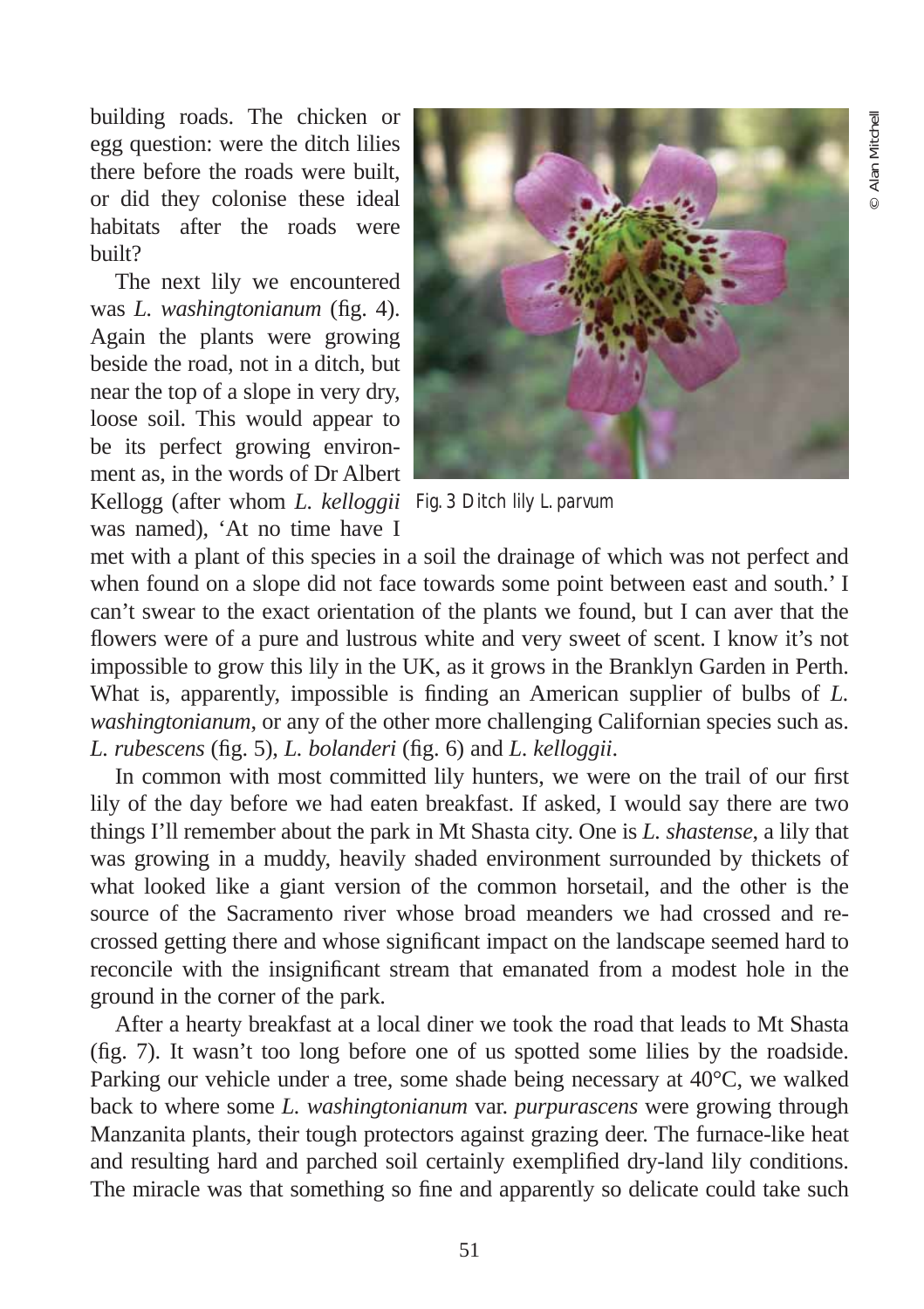<sup>©</sup> Alan Mitchell © Alan Mitchell

![](_page_3_Picture_1.jpeg)

Fig. 4 *L. washingtonianum*

![](_page_3_Picture_4.jpeg)

Fig. 5 *L. rubescens*

punishment. I wondered if below ground there might still be residual snowmelt moisture that enabled the bulb to counteract the grilling effect of the sun on the stem and flowers; but I would have needed a pickaxe to reveal the bulb and test my theory and, apart from any ethical considerations, all I had with me was a plastic spoon!

We saw many glorious lilies as we looped north into the wooded hills of Humboldt County and then south to pick up the road west to the Pacific coast. We found *L. rubescens*, then *L. kelloggii*, a happy accident that came about because we missed our turnoff. Back on track we were soon at Onion Lake, which was far more beautiful than its prosaic name suggests, and investigating plants of *L. pardalinum*, *L. wigginsii* and their hybrid progeny.

Our next lily was *L. bolanderi*. This lovely, much sought-after, dry-land lily has very pretty outward-facing campanulate flowers and glaucous stem, leaves and flower buds.

By the time we reached Eureka on the Pacific coast, the hot sun had been replaced with a chilly low-lying wet mist that reminded me of Scotland. The pleasure of seeing a dozen flowering plants of *L. occidentale* (fig. 8) was tempered by the dreich (damp and depressing) morning. (I have always thought the Scots have the best words to describe unpleasant weather, dreich being one of the more evocative – I wonder why that is?)

*L. occidentale*, so named because it is the most westerly American species lily, is much prettier than its relative *L. pardalinum.* On the outside of the flower the tepals are recurved, narrowly delicate and deep crimson, while the inside of the flower has a yellowish centre decorated with maroon spotting. This very rare lily had some protection from wire netting, but it is a moot point as to how effective it will be in denying the appetites of the deer we saw scampering off as we approached the breach in the fence around the sanctuary. Fortunately, local conservation efforts are in place at a plant nursery nearby in Kneeland, so the future for *L. occidentale* may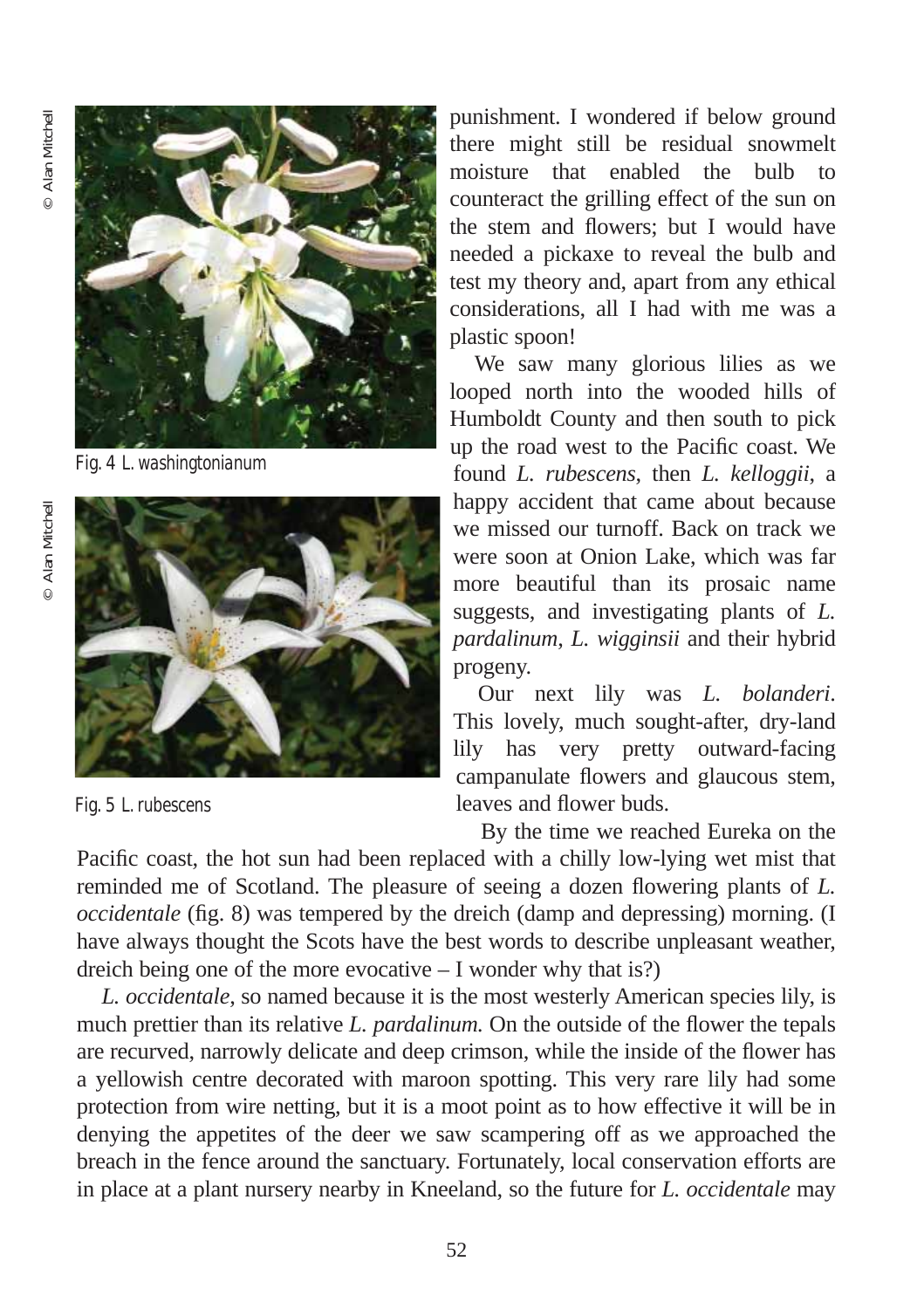© Alan Mitchell

Alan Mitchel

be more hopeful than it at first appears. Apparently this lily is not difficult to grow in the  $UK<sup>1</sup>$ .

After visiting the nursery we headed west until we found a number of plants of *L. kelloggii* flowering by the roadside. Although identified in reference books as a dry-land lily, these plants were growing in a lushly forested area that was heavily carpeted with moss, obviously subject to regular rainfall. The contrast with the rock-hard soil Fig. 6 *L. bolanderi* conditions where we had found *L.*

![](_page_4_Picture_3.jpeg)

*kelloggii* near Onion Lake suggests a lily that is more tolerant of the vicissitudes of rainfall than the reference books indicate. Also interesting was the variation in flower colour, from very pale to a deep rose pink (similar to *L. wardii*). When the yellow variant (mentioned earlier) is added to this range, it's a wonder the "splitters" have accepted that these variations are all expressions of the one species. By the time we were back to the coast the sun was shining, and our last roadside find was *L. columbianum*, a pretty, slightly recurved, orange lily.

![](_page_4_Picture_6.jpeg)

Fig. 7 Mt Shasta (14162 ft), dramatic backdrop to part of the quest

<sup>1</sup> Patrick M. Synge: *Lilies*